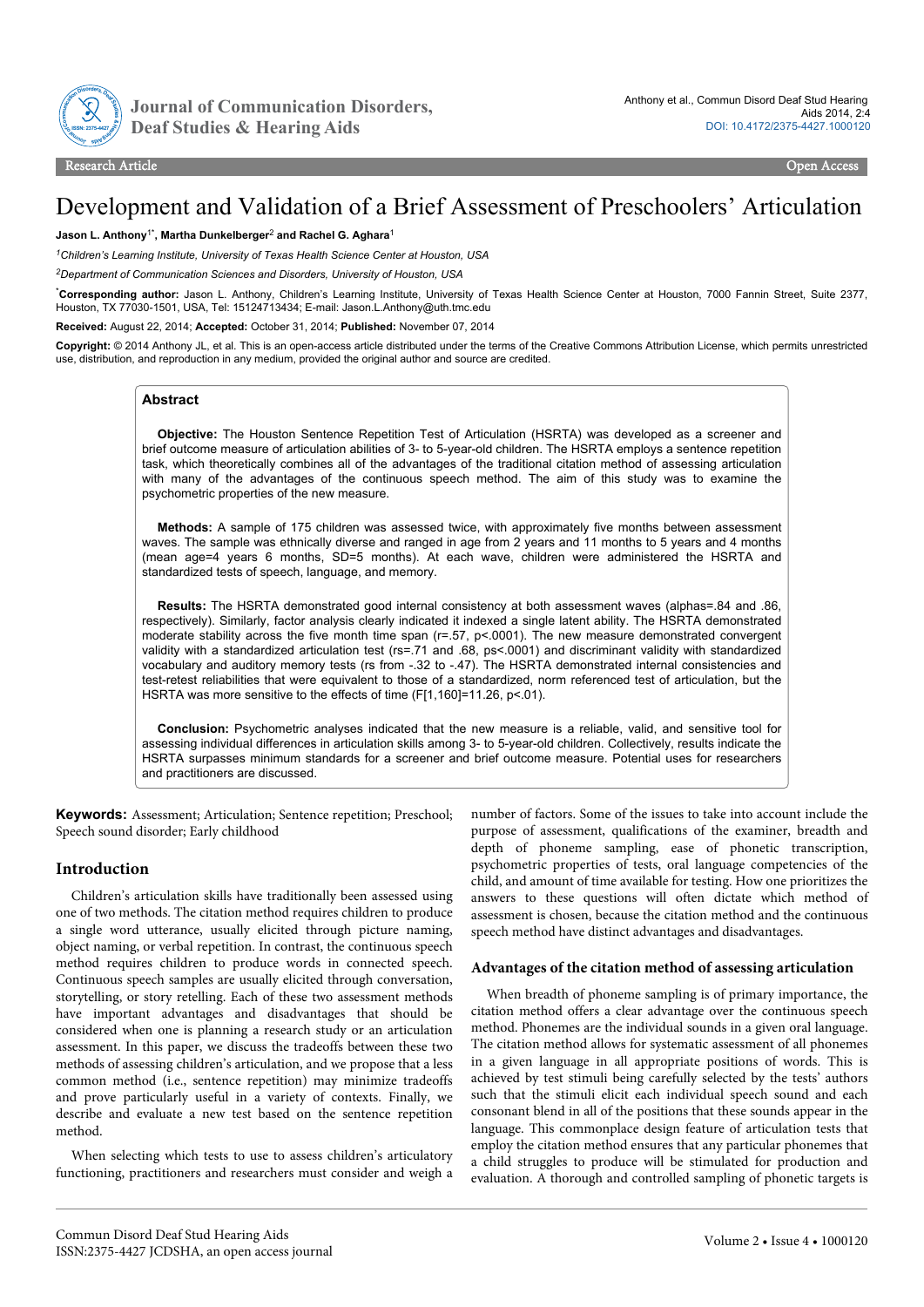necessary to reach reliable conclusions concerning the typicality of a child's speech production.

In contrast, breadth of phoneme sampling cannot be guaranteed when using a continuous speech method. When children provide a spontaneous speech sample, they tend to self-select words and sentence structures that are well within their articulatory and linguistic capabilities [1-3]. In other words, children may avoid saying words that include sounds they have difficulty saying and children may avoid saying complex sentences that include more advanced grammatical and syntactic rules. This avoidance of phonemes can render a continuous speech sample limited in scope and variety. For example, when Andrews and Fey [4] employed structured conversations aimed at eliciting particular target words in children's continuous speech, they found that none of their participants produced all of the target words in their continuous speech samples. Similarly, Hura and Echols [3] found that when their participants were administered a nonsense word repetition task the children tended to omit later developing phonemes, such as /r/, /v/ and /z/. Compounding children's tendency to favor phonetic constructions with which they are proficient, 3- to 8 year-old children with Speech Sound Disorder (SSD) also tend to produce shorter, less grammatically complex utterances than children with typical speech development [5] ,which further limits the number of sounds one can evaluate. Flipsen argued this may be due to increased co-morbidity rates of speech and language delays.

Another important advantage of the citation method of articulation assessment over the continuous speech method is ease of transcription of phonemes. Phonetic transcription is known to be an imperfect and unreliable endeavor [6]. For example, Gruber [7] reported inter-rater reliability of transcription of conversational speech samples by experienced, practicing speech-language pathologists at 89% for consonants and 82% for vowels. Those levels of agreement far exceed the levels we have observed in our own research. Students, who recently completed graduate level courses in phonetics and speech sound disorders, correctly transcribed 80% of consonants and 65% of vowels when listening to a continuous speech sample [8]. Because of the inherent challenges of phonetic transcription of spontaneous connected speech, researchers and practitioners may prefer assessment methods that provide a known stimulus to transcribe, often referred to as a "closed stimulus". A closed set of picture stimuli or object stimuli arguably allows the assessor to concentrate more on the child's production because less cognitive resources are needed for transcription, given that most of the child's production will correspond to expectancy. As such, when reliability of phonetic transcription is paramount and/or when efficient use of assessment time and scoring time is important, one may prefer to administer an articulation test that employs the citation method over one that employs the continuous speech method.

All too often, a need for efficient assessment is paramount. For example, researchers designing an assessment battery for a given study must consider the number of constructs in need of measurement, the limited attention spans of young children, budgetary constraints, and time constraints imposed by administrators in the case of school-based research. A speech-language pathologist working in a private practice must weigh third party reimbursement rates with the amount of time required of an evaluation. Parallel considerations exist for heads of special education in school districts. When brevity is paramount, one would generally prefer the citation method over the continuous speech method, as the time required to administer, transcribe, score, and interpret an articulation test based on the citation method may be as

much as three times less than that needed to administer, transcribe, score, and interpret a continuous speech sample [9].

Finally, when the purpose of assessment is classification or to determine eligibility for special services then the citation method offers some distinct advantages. Diagnosis and classification are contexts in which there is a strong need to contextualize a child's articulation accuracy relative to the population at large. For example, fair access to special education services in the public schools or to rehabilitation services in the private sector can only be assured through the use of a uniform classification system that is applied universally. These uniform classification systems are, by necessity, predicated on normative data. Detailed, normative data concerning the typical sequence of phoneme acquisition and other phonological processes (e.g., final consonant deletion, fronting, cluster reduction, etc.) based on assessments that employ the citation method are readily available and included in virtually all of the commercially prepared articulation assessments. Normative data from assessments employing the continuous speech method are less readily available and arguably less reliable, given children's tendency to self-select word structures and sentence structures with which they are more proficient [1-3]. The index yielded from a continuous speech sample that is commonly used to compare children's articulation abilities is Percent Consonants Correct (PCC). Although easily calculated and widely used, the PCC metric has limitations for inter-individual comparisons because it is susceptible to item characteristics that vary from speech sample to speech sample. For example, different children's speech samples may differ greatly in the relative proportions of early-, middle-, and latedeveloping sounds that they attempt. Thus, normative data on PCC in the context of spontaneous speech samples may need to be referenced cautiously when classification or determination of eligibility for special services is the goal of assessment.

In summary, the citation method of assessing children's articulation holds a number of advantages over the continuous speech method for practitioners and researchers alike. Specifically, it allows for a broad and systematic assessment of phonemes in each word position, improved accuracy of phonetic transcription, more efficient administration, and more reliable use of norm-referenced scoring. However, the continuous speech method holds some distinct advantages over the citation method that are also important to note.

## **Advantages of the continuous speech method of assessing articulation**

One clear advantage of the continuous speech method is depth of phoneme sampling. Tests that employ the continuous speech method evaluate individual phonemes more frequently and in a greater variety of contexts. For example in a single speech sample, the sound /s/ may be produced and scored numerous times as an isolated consonant in a variety of positions in words, as part of numerous initial consonant blends, and as part of numerous final consonant blends. As such, the increased number of "items" in continuous speech samples is likely to increase this method's reliability for scoring individual sounds, all other things being equal. The increased number of contexts in which a sound is evaluated in a continuous speech sample may also increase this method's sensitivity, validity, and clinical relevance. Similarly, this method is more likely than the citation method to provide valuable information about children's phonological processes, such as fronting, stopping, final consonant deletion, and cluster reduction.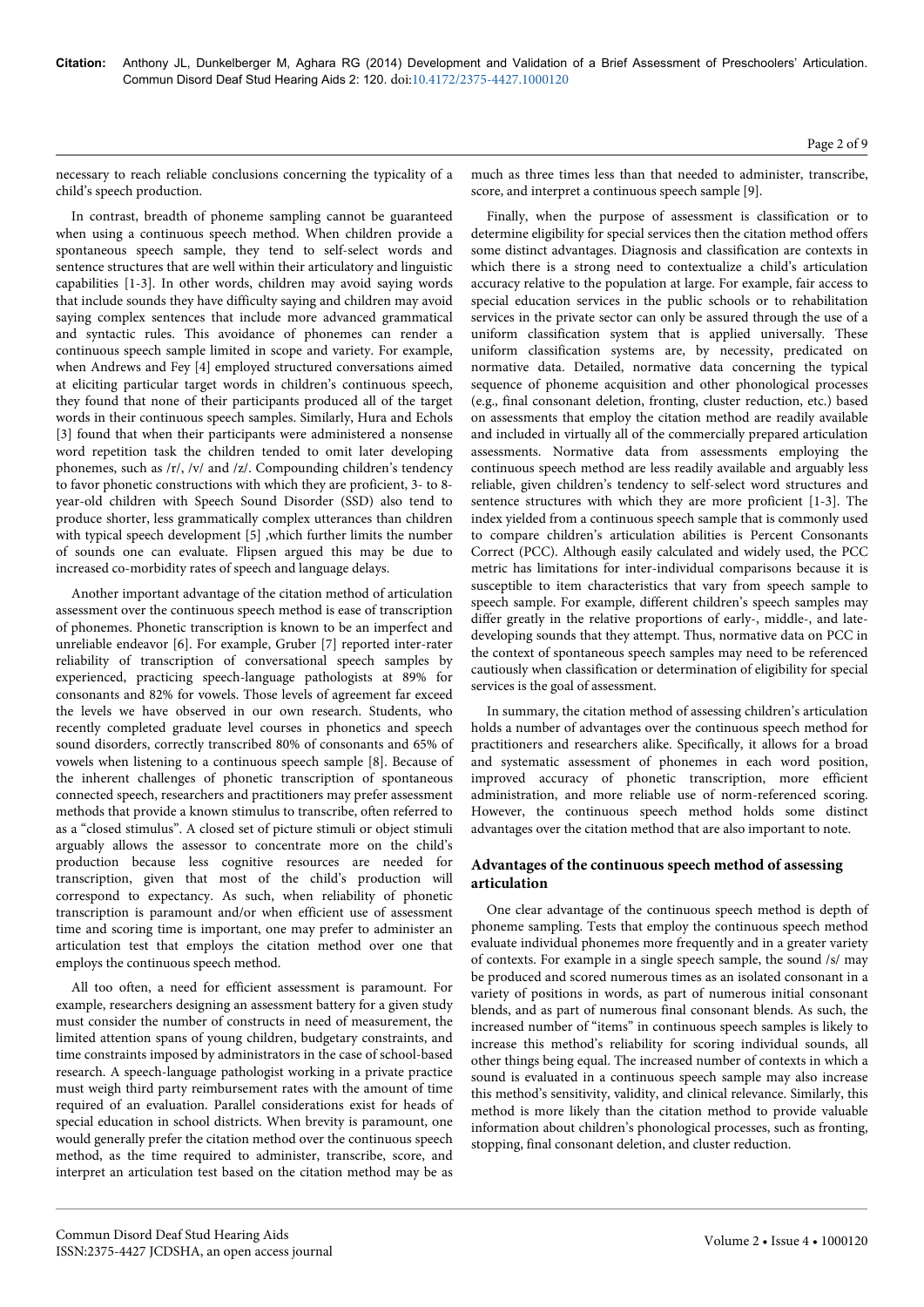In contrast, tests that employ the citation method rarely sample individual phonemes in as many contexts. Instead, most articulation tests employing the citation method evaluate each phoneme in only one to four contexts (e.g., at the beginning of a word, in the middle of a word, at the end of a word, and maybe as part of a consonant blend) [10-12]. Because the citation method provides a relatively shallow assessment of articulation, it may be more likely to yield false negative classifications than the continuous speech method. False negatives are cases classified as typical even though they are truly disordered. The hypothesis that tests employing the citation method may yield more false negatives is consistent with findings that children tend to produce emerging sounds more accurately when assessed using citation methods than continuous speech methods [13]. Similarly, children evince fewer phonological processes (e.g., fronting, stopping, final consonant deletion, etc.) when evaluated using citation methods than they do when evaluated using continuous speech methods [4]. Thus, the continuous speech method is arguably more sensitive to children's articulation errors and to phonological processing errors.

Another advantage that might lead an assessor to select the continuous speech method is its ecological validity. Many consider the ecological validity of the continuous speech method to be better than that of the citation method because people generally communicate in spoken sentences rather than single word utterances. Shriberg and colleagues [14] assert that continuous speech samples are adequately robust for psychometric analysis and research purposes. Additionally, Kent, Miolo and Bloedel [15] demonstrated that a variety of analyses can be carried out on continuous speech samples including comparison to established norms (e.g., the PCC metric) [14], phonetic contrast analysis, phonological process analysis, and word level or continuous speech level analysis of phonetic accuracy. The variety of metrics available from a continuous speech sample offers researchers and practitioners the opportunity to evaluate more dimensions of children's articulation skills, which allows them to ask more questions, test more hypotheses, and more closely monitor development of various articulation skills.

Finally, a researcher's or clinician's desire to obtain indices of communicative competence beyond phonological accuracy may lead her or him to decide to use a continuous speech task. For example, continuous speech samples yield invaluable information concerning prosody, overall intelligibility, morphosyntactic complexity, and semantic complexity [16]. In contrast, a citation task by its very design cannot assess any of these oral language competencies. Thus, the argument can be made that a continuous speech sample offers a clinically efficient method of gathering data that addresses a variety of oral language competencies beyond articulation.

In summary, research pertaining to articulation assessments suggests that both the citation method and the continuous speech method offer distinct advantages and disadvantages, such that one method's strengths tend to be the other method's weaknesses and vice versa. Many studies have shown that data gathered by these two methods of elicitation are somewhat disparate [4,13,15-17]. Used in combination, therefore, the two methods could well inform a practitioner or researcher who recognizes their differences and uses the data appropriately to answer clinical and theoretical questions [9,18,19]. Consequently, the seemingly ideal situation would be to use tests based on both methods to achieve a comprehensive evaluation of a child's articulation. However, this would be a very lengthy assessment that may not be feasible in school, clinical, or research settings.

## **Sentence repetition as a viable alternative method of assessing articulation**

A possible middle ground with few compromises is the elicitation of a continuous speech sample using a sentence repetition method. The sentence repetition method requires children to repeat sentences that are spoken by an examiner. Examiners then score the accuracy of each consonant and consonant blend produced. To avoid floor and ceiling effects, the sentences should be designed such that their difficulty matches the developmental levels of the target population by imposing certain phonetic features, word features, and sentence features. For example, phonetic features such as proportion of early-, middle- and late developing sounds, proportion of consonant blends, and frequency of occurrence of phonemes in speech can be manipulated to influence the difficulty of the test and corresponding appropriateness for children of different ability levels. Likewise, word features and sentence features (e.g., word frequency, age of acquisition of vocabulary words, average number of syllables per word, Mean Length of Utterance (MLU)) can all be manipulated with the same purpose in mind. Theoretically, a well-designed sentence repetition test of articulation should allow a researcher or practitioner to achieve goals of efficiency, scoring accuracy, ease of phonetic transcription, breadth and depth of phonetic sampling, while still potentially eliciting phonological processes and dysfluencies. The standardized administration procedure and "close set" of responses would appear to have the potential to yield a highly reliable measure that could yield reliable normative data. In short, the sentence repetition method combines all the benefits of the citation method with nearly all the benefits of the continuous speech method. The only apparent short comings of the sentence repetition method are that it yields less useful information about prosody, morphosyntax, or semantics than can be derived from a continuous speech sample.

Although only a few studies have evaluated sentence repetition methods of articulation assessment, the results thus far demonstrate good convergent validity and reliability. Johnson, Weston, and Bain [20] compared 4- to 6-year-olds' structured conversational speech samples to their performances on a sentence repetition test. The sentences were designed such that they consisted of three to seven words of developmentally appropriate vocabulary. The phonemes represented in the sentences were weighted based on Shriberg and Kent's [6] report on the proportional occurrence of phonetic classes in first grade children. The results showed that the PCC measures of both tasks yielded clinically and statistically equivalent results.

Gordon-Brannon and Hodson [16] used ten simple, active, declarative sentences of five words each in a repetition task that was paired with visual stimuli to determine if speech intelligibility classifications could be more easily applied in a known context. The sentences included late developing phonemes, such as fricatives, affricates, and liquids. Gordon-Brannon and Hodson showed that the known context and morpho-syntactic cues assisted their examiners in accurately producing a phonetic or orthographic transcription of their participants' utterances.

Although a few sentence repetition tests of articulation were available when we conducted the present study [16,20], none were well suited for our purposes. Some existing sentence repetition tests were too lengthy, such as the Sounds-in-Sentences subtest of The Goldman-Fristoe Test of Articulation-2 (GFTA-2). Others included item content well beyond the abilities of our target population either because they sampled too many late-developing phonemes or the sentences were too morphosyntactically complex. Consequently, we developed a brief,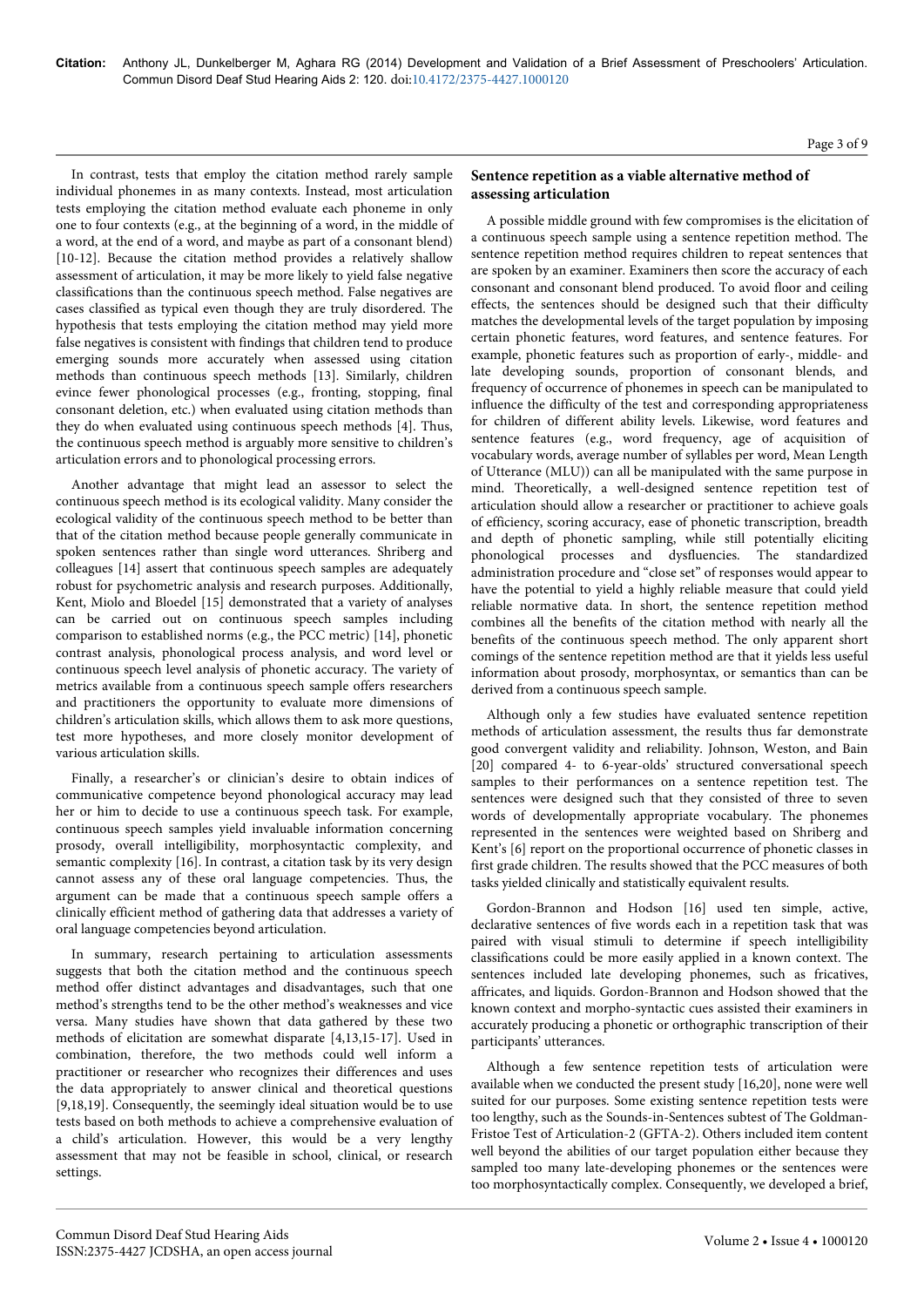developmentally appropriate sentence repetition test, called the Houston Sentence Repetition Test of Articulation (HSRTA).

#### **Purpose of the present study**

This study aimed to evaluate the psychometric properties of HSRTA. We hypothesized that although a brief measure, HSRTA would demonstrate good internal consistency and that children's performances on the measure would be well explained by a single latent ability. We also expected HSRTA to demonstrate good convergent validity via large and significant correlations with a widely accepted, standardized test of articulation. Because children's performances on sentence repetition tasks can be influenced by skills other than articulation ability, it was also necessary to evaluate discriminant validity with proximal skills. As such, we hypothesized that HSRTA would be more highly correlated with standardized articulation tests than with standardized tests of vocabulary and shortterm memory. Finally, we expected HSRTA to be sensitive to developmental changes that occur over a five month time span.

## **Method**

## **Participants**

#### **Educational context**

The current study was embedded in a larger project that evaluated the efficacy of a low intensity book exchange program and a low intensity parent education program, neither of which had any impact on children's speech development. Classroom-level inclusion criteria were (a) full day preschool programming, (b) all classroom instruction provided in English, (c) most or all children in classrooms were native English speakers, (d) most children in classrooms were 4 years of age, and (e) enrollment in the Texas Early Education Model (TEEM). TEEM emphasizes frequent, intensive, and ongoing professional development for early childhood educators, on-site mentoring, regular monitoring of children's academic progress, and choice among a list of research-based curricula. TEEM also requires integration among early childhood education service delivery systems. As such, about an equal number of federally funded Head Start classrooms, state-funded public school prekindergarten classrooms, and privately funded child care classrooms participated. The 23 Houston-based classrooms that participated in the current study were among the approximately 2500 classrooms across Texas that participated in TEEM during the 2006/2007 school year.

# **Child demographics**

Active parental consent was obtained to assess children's speech, language, and literacy skills. From the pool of 271 consented children who attended the 23 participating classrooms, 8 children were randomly selected from each classroom to be included in the program evaluation and the present study. This translated into a sample size of 175 children. When first tested in late fall, the sample of 175 children ranged in age from 2 years and 11 months to 5 years and 4 months, with a mean age of 4 years and 6 months and a standard deviation of 5 months. Most children were 4-year-olds (n=135). Eighty-nine children were female (51%) and eighty-six children were male (49%). The ethnic breakdown of the sample was 58.5% African-American, 22.6% Hispanic American, 13.4% Caucasian, and 5.5% multiracial. Children's performances on standardized tests of expressive vocabulary, receptive

vocabulary, short-term auditory memory, and nonverbal ability revealed average to low average abilities at both assessment waves.

#### **Study design**

This correlational study involved administration of an assessment battery to participating children at two points in time. Specifically, testing occurred in late fall and mid spring of the 2006/2007 school year. In addition to the HSRTA, another measure of articulation was administered at both assessment waves to establish convergent validity and to examine relative reliability of the two articulation tests. Because children's vocabulary and auditory memory skills were the most likely candidates that may confound HSRTA, standardized measures of vocabulary and auditory short-term memory were administered at both assessment waves to establish discriminant validity (i.e., to demonstrate that HSRTA is more a test of articulation than a test of vocabulary or memory). It is noteworthy that we selected a test of auditory memory that employed a sentence repetition task because it would be a very stringent test of the discriminant validity of HSRTA.

#### **Measures**

## **Articulation**

#### Houston Sentence Repetition Test of Articulation (HSRTA)

This measure required children to repeat sentences spoken by an examiner. The examiner spoke the sentences with typical inflections (e.g., rising for interrogative forms, falling for declarative forms). If a child omitted any whole words from his or her reproduction of the stimulus sentence, then that sentence was readministered by the examiner. Consonant omissions, substitutions, and additions were scored as errors. Consonant distortions were not counted as errors, according to the assumption that consonant distortions still reflect participants' awareness of the contrastive function of the target phoneme [21]. The total number of consonant errors made for each sentence was recorded.

Stimuli for HSRTA consisted of 15 sentences (Table 1) that contained a total of 80 consonant phonemes. The 24 consonant sounds in English can be divided into three distinct developmental classes, based on the consistency with which they are produced by 3 to 6-year-old children with typical development and by 3- to 6-yearold children with delayed speech development [22,23]. According to Shriberg and colleagues, preschool children accurately produce the "early 8" consonant sounds in running speech more than 75% of the time. The "middle 8" consonant sounds are produced accurately in running speech between 25% and 75% of the time. The "late 8" consonant sounds are produced accurately less than 25% of the time. This developmental classification of consonant sounds informed the design of HSRTA. Specifically, we sampled 30 early consonant phonemes, 30 middle consonant phonemes, and 20 late consonant phonemes. Loading the sentences with early and middle occurring consonant sounds allowed more in-depth sampling of the phonemes that were likely to provide the most information about individual differences in articulation among our preschool aged participants.

Frequency of phoneme occurrences and word structures were also considered in the design of stimuli for HSRTA [6]. The most commonly occurring phonemes in adult's and children's speech (/n/, / t/, /s/ and /d/) comprised 31% of the sampled consonant sounds. The least commonly occurring consonant sound  $(\frac{7}{3})$  was not sampled at all. Additionally, a majority (75%) of the words used were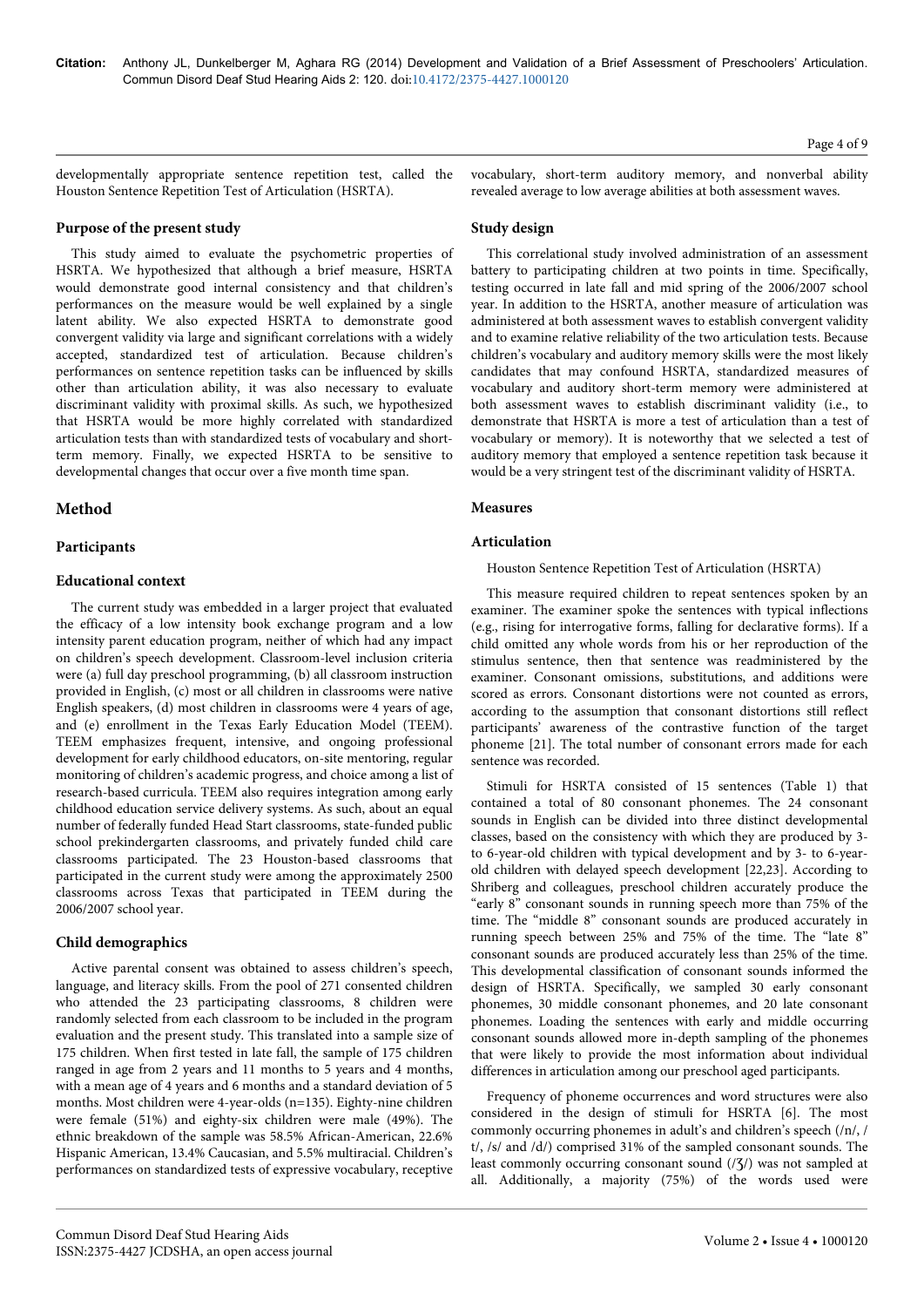Page 5 of 9

| Hello there.             |
|--------------------------|
| Happy Birthday!          |
| Pick it up.              |
| Meet the family.         |
| Go away, Shoo!           |
| That was mean.           |
| Just you wait!           |
| No more fighting!        |
| Very nice cats!          |
| I'm helping.             |
| It's for me!             |
| Can we go swimming?      |
| Aren't you a sweet baby? |
| I'm running to school.   |
| I'm going to the zoo!    |

monosyllabic and the remainder were predominantly disyllabic, as suggested by Flipsen and colleagues [1].

Table 1: Items on the Houston Sentence Repetition Test of Articulation.

Finally, sentences of HSRTA were purposefully constructed to conform to the lower end of the typical range of MLU for preschool children, in order to minimize potentially confounding effects of auditory short-term memory. Specifically, sentences ranged from two to seven morphemes in length with a MLU of 3.93. Eleven of the fifteen sentences were simple sentences in greeting (2), imperative (4) or declarative (5) forms. Two sentences were interrogatives (i.e., questions) and two sentences were complex sentences with embedded prepositional phrases. Using simple syntactic and morphological forms should have minimized the demands on participants' memory, as all forms of sentences used in HSRTA are typically mastered by Brown's Late Stage V [24].

Goldman-Fristoe Test of Articulation-2 (GFTA-2)

The Sounds-in-Words subtest employed a picture naming task to elicit single-word utterances. To administer the subtest, examiners presented a picture and asked "What is this?" and children typically produced the target word. Specific methods of cuing are used if children do not spontaneously produce the target word. Target words were short, high-frequency words that contained at least one targeted consonant or a targeted initial consonant cluster. Specifically, the articulation of 23 individual consonant sounds was evaluated from 1 to 3 times across initial, medial, and final positions. All items were administered to all children. Standardized administration and scoring procedures were followed.

# **Vocabulary**

Expressive One-Word Picture Vocabulary Test (EOWPVT)

The EOWPVT employed a picture naming task to elicit nouns, verbs, and adjectives. Specifically, examiners presented children with colored line drawings that depicted an action, object, category, or concept. Children were asked to label each drawing. Prescribed cuing methods were used for elicitation if children responded to the wrong part of an illustration or if they provided a response at the wrong level of abstraction. Standardized administration and scoring procedures were followed [25].

Receptive One-Word Picture Vocabulary Test (ROWPVT)

The ROWPVT used a multiple choice, picture pointing task to assess receptive vocabulary. To administer, examiners stated a word and children were required to point to one of four illustrations that corresponded to the stimulus word. Standardized administration and scoring procedures were followed [26].

## **Auditory short-term memory**

Woodcock-Johnson Psychoeducational Battery, Revised (WJ-R)

The Memory for Sentences subtest required an examinee to repeat a sentence that was spoken by an examiner. According to standardized procedures, verbatim responses were awarded two points, responses involving only one error were awarded one point, and responses involving more than one error were awarded zero points. Articulation errors were not penalized and testing was discontinued after four consecutive zero point responses, all in accord with standard administration procedures. Stimuli ranged from 1 to 24 morphemes in length with a MLU of 6.8 [27].

#### **Procedures**

The speech measures (i.e., articulation measures) and cognitive measures (i.e., measures of auditory memory, nonverbal ability, and vocabulary) were administered by separate assessment teams. The assessment team who administered the articulation measures was composed entirely of speech-language pathology students, including one undergraduate student, two post baccalaureate students, and eight graduate students. All speech-language pathology students had already completed course work and labs in phonetics and speech sound disorders. These examiners attended a 3-day training workshop led by the second and third authors.

The assessment team who administered the cognitive measures was composed of highly experienced research staff. All of these examiners had undergraduate or graduate degrees. Many were retired teachers. One was a retired pediatrician, and one was a retired developmental psychologist. Examiners who administered the cognitive battery attended a 4-day training workshop led by the first author.

The two assessment teams responsible for testing during Wave 1, in late fall, were also responsible for testing during Wave 2, in mid spring. To ensure procedural reliability, all examiners attended refresher training sessions in preparation for Wave 2, and all examiners were required to demonstrate competence on all measures in their battery prior to both assessment waves. This was accomplished through individual test-outs with the first author.

Children were tested individually at their preschools. Testing took place in locations that school administrators designated for testing. Testing was typically conducted in 20 to 60 minute sessions. The length of the testing sessions was determined on a per child basis depending on his or her attention span and desire to continue. Children were given general verbal praise (e.g., "Good job", "Nice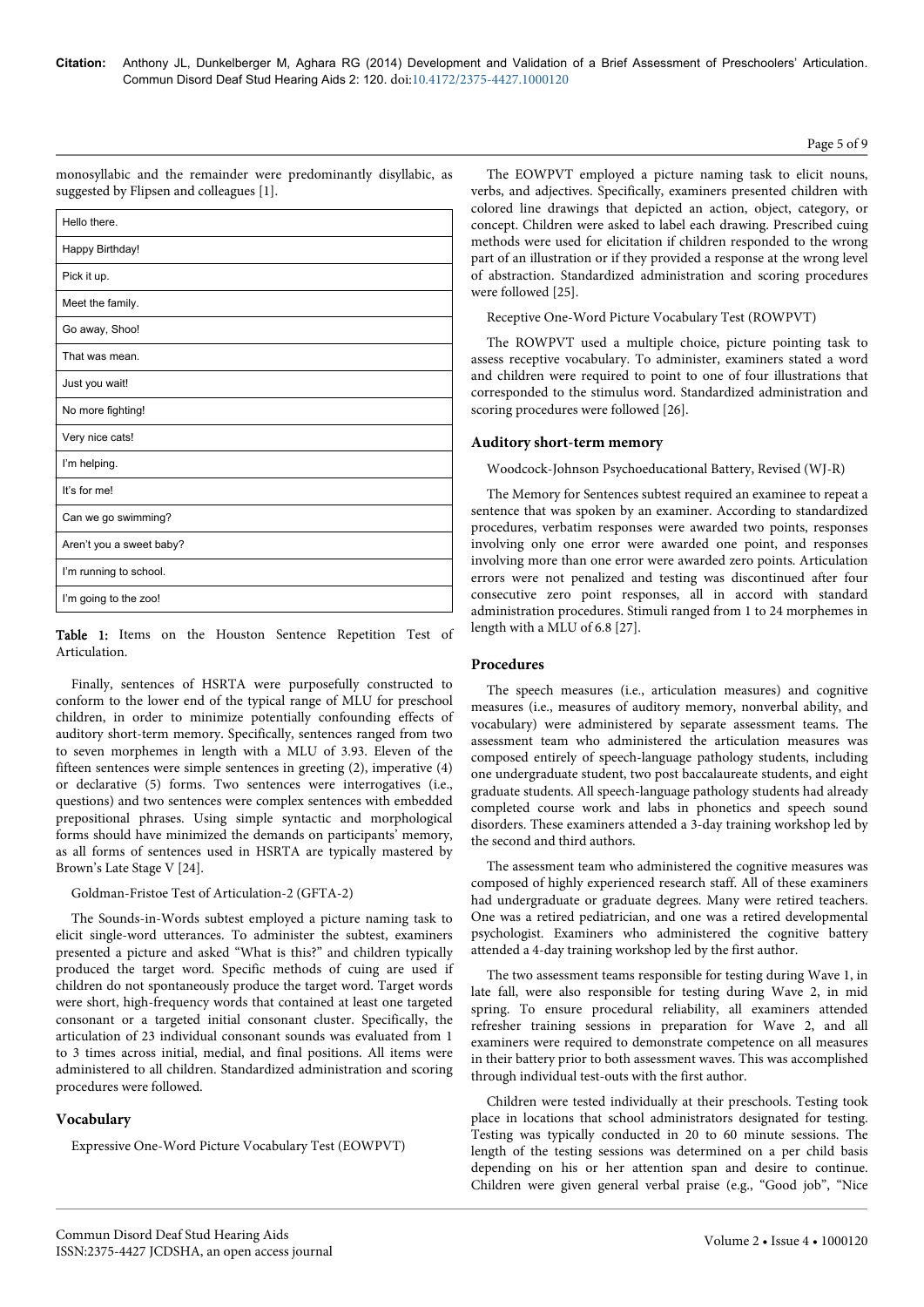#### Page 6 of 9

working", "I'm having fun with you"), physical praise (e.g., high fives), and tangible reinforcements (e.g., stickers) for participating in the testing.

## **Results**

## **Preanalysis data inspection**

Descriptive statistics indicate that the sample performed similarly on the two articulation measures at both assessment waves (Table 2). Specifically, sample means were 11.1 errors and 11.4 errors at Wave 1

on the HSRTA and GRTA-2 respectively and 7.3 errors and 8.6 errors at Wave 2 respectively. The two articulation measures also demonstrated moderate positive skewness at both assessment waves, indicating that in general the sample found both articulation tests relatively easy but that ceiling performances were infrequent. Moreover, the two articulation measures evidenced identical skewness at both waves. All of the above findings coincide with expectancies based on the sample's age, in light of the average standard scores obtained at both time points on the GFTA-2. The two articulation tests were highly inter-correlated and moderately correlated with measures of vocabulary and memory (Table 2).

|               | M     | SD    | <b>Skew</b> | GFTA-2    | <b>EOWPVT</b>        | <b>ROWPVT</b> | WJ-R       |  |
|---------------|-------|-------|-------------|-----------|----------------------|---------------|------------|--|
| Wave 1        |       |       |             |           |                      |               |            |  |
| <b>HSRTA</b>  | 11.15 | 7.19  | 1.28        | $0.71***$ | $-0.34$ **           | $-0.35$ *     | $-0.47***$ |  |
| GFTA-2        | 11.35 | 8.09  | 1.26        |           | $-0.25$ <sup>*</sup> | $-0.25$       | $-0.31$ ** |  |
| <b>EOWPVT</b> | 37.98 | 12.75 | 0.87        |           |                      | $0.76***$     | $0.58**$   |  |
| <b>ROWPVT</b> | 43.79 | 13.06 | 0.08        |           |                      |               | $0.58**$   |  |
| WJ-R          | 30.36 | 4.45  | $-0.08$     |           |                      |               |            |  |
| Wave 2        |       |       |             |           |                      |               |            |  |
| <b>HSRTA</b>  | 7.30  | 4.98  | 1.48        | $0.68***$ | $-0.32***$           | $0.41$ **     | $-0.46$ ** |  |
| GFTA-2        | 8.59  | 6.80  | 1.47        |           | $-0.28$              | $-0.38$ **    | $-0.34$ ** |  |
| <b>EOWPVT</b> | 44.52 | 13.11 | 0.67        |           |                      | $0.78$ **     | $0.64$ **  |  |
| <b>ROWPVT</b> | 51.64 | 13.08 | $-0.07$     |           |                      |               | $0.64***$  |  |
| WJ-R          | 31.43 | 5.05  | $-0.35$     |           |                      |               |            |  |

Table 2: Descriptive Statistics and Correlations at Wave 1 and Wave 2. \*p<.001; \*\*p<.0001; HSRTA=Houston Sentence Repetition Test of Articulation; GFTA-2=Sounds-in-Words subtest of Goldman Fristoe Test of Articulation 2nd edition; EOWPVT=Expressive One-Word Picture Vocabulary Test; ROWPVT=Receptive One-Word Picture Vocabulary Test; WJ-R=Memory for Sentences subtest of Woodcock Johnson-Revised.

#### **Internal consistency of the HSRTA**

The HSRTA demonstrated good internal consistency at both assessment waves (Cronbach's alphas=.84 and .86 for Wave 1 and Wave 2, respectively). These internal consistency estimates were impressive given that they were based on only fifteen items. That is, because of the positive association between number of items and Cronbach alpha coefficients, the internal consistency estimates of .84 and .86 are probably underestimates of the true internal consistency of the HSRTA, which actually sampled 80 consonant phonemes. For the sake of comparison, the 72 item GFTA-2 also demonstrated good internal consistency (Cronbach's alphas=. 89 and .87 for Waves 1 and 2, respectively).

Children's scores on the fifteen items of the HSRTA were subjected to exploratory factor analysis to examine how many latent abilities were driving children's performances on the new test. Principle factor analysis of the fifteen items from the first assessment wave  $(N=175)$ found the first factor explained 91% of the variance in children's scores. This factor had a large eigen value of 4.3, and it included sizable loadings (Lambdas=.35 to .65) from all but one item. The second largest factor had an eigen value of only 0.53, and it included only one appreciable loading of .41; however, that item loaded more strongly on

the first factor. In short, a one factor solution was clearly superior based on all rules of thumb (e.g., eigen values greater than 1.0, 70% variance explained, and interpretability of factors). These results are consistent with the notion that HSRTA was measuring a single latent ability, presumably articulation ability.

#### **Test-retest reliability and sensitivity to time of the HSRTA**

To examine test-retest reliability and sensitivity to change across time, the HSRTA was administered at two time points, with approximately five months of time elapsing between assessment waves. Some degree of change was expected in participant scores due to the developmental progression of skills over the five month time period. Therefore, we expected to find only moderate test-retest correlations. Indeed, the five month test-retest correlation of the HSRTA was significant at .57, p<.0001. For the sake of comparison, the five month test-retest correlation of the GFTA-2 was comparable at .66, p<.0001. The difference between the test-retest correlation of the HSRTA and the test-retest correlation of the GFTA-2 was not significant, t=1.25, p>.20.

Both HSRTA and GFTA-2 demonstrated sensitivity to the five month interval of time, as indicated by tests of the difference between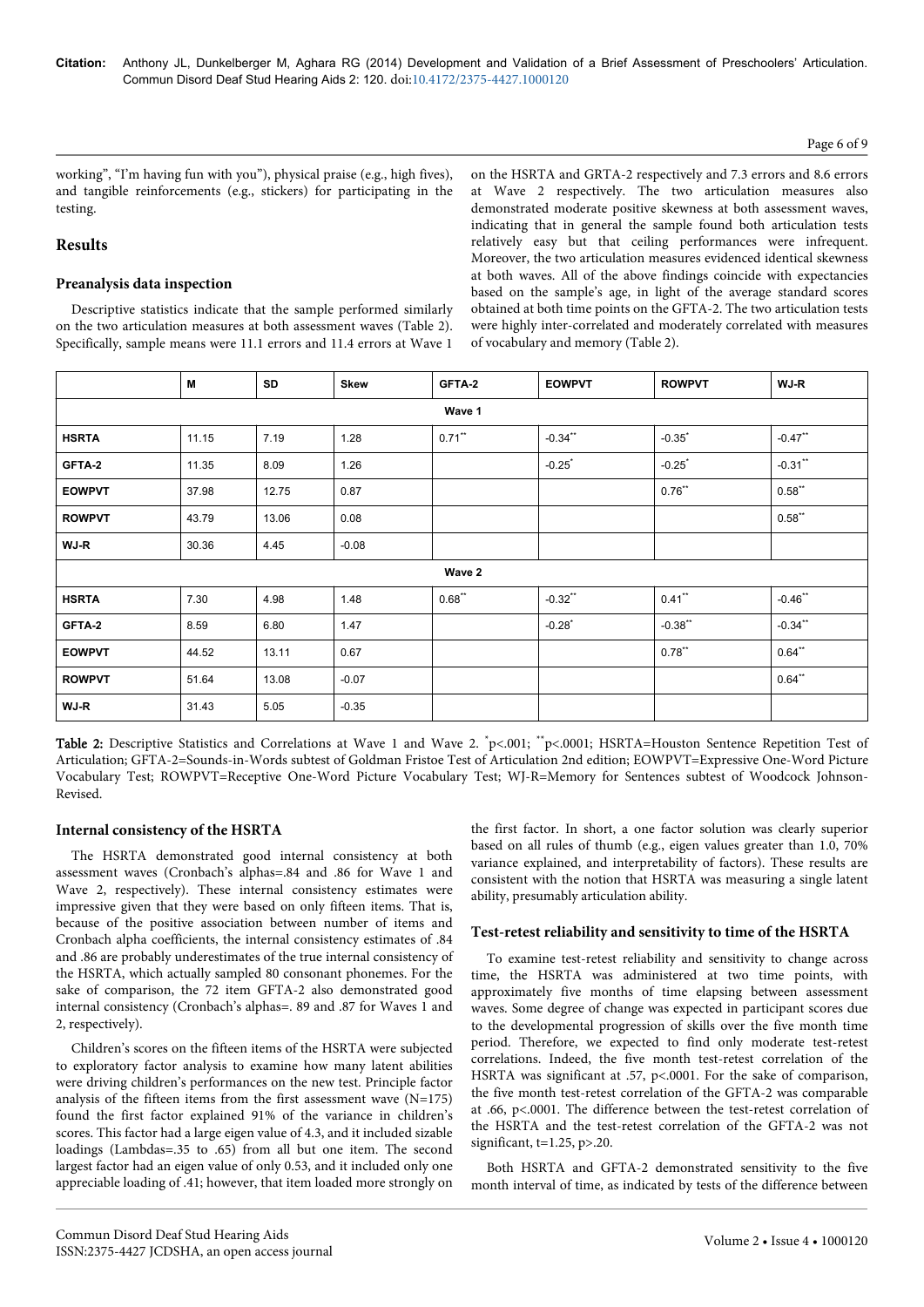raw scores obtained at Wave 1 and Wave 2 (ts=8.7 and 6.0, ps<.0001, for HSRTA and GFTA-2, respectively). In an effort to compare the two articulation tests' sensitivity to time, the raw scores obtained on each measure at Wave 1 were subjected to a z-score transformation, resulting in sample means on both measures of zero and sample standard deviations on both measures of one. Participant's raw scores obtained at Wave 2 were then rescaled to the metric of Wave 1. This was accomplished by subtracting the observed mean of the sample obtained at Wave 1 from the observed raw score that a given child obtained at Wave 2, and then dividing the result by the observed standard deviation of Wave 1. In short, the sample as a whole demonstrated a .56 standard deviation improvement in scores on the HSRTA and a .37 standard deviation improvement in scores on the GRTA-2.

To statistically compare the two articulation tests' sensitivity to time, we performed a repeated measures mixed effects analysis. The mixed model nested z-scores on both articulation tests at both waves within children, which yielded four observations per child, in order to control for the fact that observations of the same child are not independent. An unstructured residual covariance matrix was included in the model to account for the unequal variances of the four measurements as well as the correlations between them, which ranged from .52 to .76 (ps<.0001). Independent variables in the model included a categorical variable called Measure, which had values of HSRTA or GFTA-2, a categorical variable called Wave, which had values of zero at Wave 1 and values of one at Wave 2, and a Measure by Wave interaction. The significant main effect of Wave  $(F[1,155]=73.17, p<0.001)$  was expected given results of the t-tests described above. More importantly, there was a significant Measure by Wave interaction (F[1,160]=11.26, p<.01) that indicated the effect of Wave on children's performances was reliably greater when children's performances were quantified by the HSRTA.

# **Convergent and discriminant validity of the HSRTA**

The HSRTA demonstrated good convergent validity with the Sounds-in-Words subtest of the GFTA-2. Specifically, Table 2 shows that correlations of the HSRTA with the GFTA-2 were high, positive, and significant at both assessment waves (rs=.71 and .68, ps<.0001, for Wave 1 and Wave 2, respectively). Table 2 also shows that HSRTA demonstrated good discriminant validity, as correlations of the HSRTA with the EOWPVT, ROWPVT and WJ-R were uniformly moderate, negative, and significant at Wave 1 (rs=-.34, -.35, and -.47, respectively, ps<.0001) and at Wave 2 (rs=-.32, -.42, and -.46, respectively, ps<.0001). It is important to note that the negative relations of the HSRTA with the measures of discriminant validity were expected as they were a consequence of different scoring practices: The HSRTA and the GFTA-2 were scored in terms of the total number of errors, whereas the EOWPVT, ROWPVT, and WJ-R were scored in terms of the total number correct responses.

We then performed significance tests of the difference between dependent correlations to verify that the HSRTA was more highly correlated with the GFTA-2 than it was with measures of more distal constructs. At Wave 1, the HSRTA was significantly more highly correlated with the GFTA-2 than it was with the EOWPVT, ROWPVT, and WJ-R Memory for Sentences (ts=5.7, 5.6, and 4.1, respectively, ps<.001). At Wave 2, the HSRTA was significantly more highly correlated with the GFTA-2 than it was with the EOWPVT, ROWPVT, and WJ-R Memory for Sentences (ts=5.1, 4.2, and 3.4, respectively, ps<.001).

# **Discussion**

The present study was designed to evaluate the psychometric properties of a new measure of preschool children's articulation abilities. The Houston Sentence Repetition Task of Articulation (HSRTA) was developed to serve the purposes of a screener and brief outcome measure for use with children aged 3- to 5-years. By employing a sentence repetition task, the HSRTA capitalizes on most advantages of the citation method and the continuous speech method of articulation assessment. Consequently, the HSRTA arguably allows for a broad and deep assessment of children's articulation in an ecologically valid context (i.e., connected speech). The closed stimulus set makes scoring and phonetic transcription, if desired, relatively easy and reliable. The standardized procedures, closed stimulus set, and ease of scoring make the HSRTA, and other articulation tests that employ the sentence repetition method, amenable to standardization and reliable usage of norm-referenced data. Regarding psychometrics, the new measure generally demonstrated impressive reliability, validity, and sensitivity to change especially in light of its brevity.

The HSRTA demonstrated good internal consistency at both assessment waves, and moderate test-retest reliability across a five month time span. Moreover, the HSRTA demonstrated internal consistency values and a test-retest reliability coefficient that were equivalent to those of the widely used Sounds-in-Words subtest of the GFTA-2, which is a standardized and nationally normed articulation test that is used by thousands of speech-language pathologists in research, school, rehabilitation, and private practice settings. Collectively, these results indicate that the HSRTA surpasses minimum standards for adequate reliability as a screener and brief outcome measure.

One of the most exciting results of the present study was that not only was HSRTA found sensitive to articulation development that occur over a five month interval of time but that HSRTA was actually found more sensitive than the Words-in-Sounds subtest of the GFTA-2. We conjecture that the increased sensitive of the HSRTA was probably due to our purposeful sampling of phonemes that matched the developmental levels of our sample. Specifically, of the 80 consonant sounds evaluated by the HSRTA, 30 were early developing phonemes, 30 were middle developing phonemes, and 20 were late developing phonemes. Relatively higher proportions of early and middle developing consonant sounds permitted in-depth sampling of the phonemes likely to provide the most information about individual differences in articulation among our preschool aged participants. In contrast, if one were to develop a sentence repetition test of articulation for older children, then one would want to include proportionately more late developing phonemes and proportionately fewer early developing phonemes.

Keeping in mind that the Words-in-Sounds subtest was also found sensitive to children's articulation development over the five month time period, the significant interaction between time and articulation test indicated that HSRTA is likely to be sensitive to improvements in articulation that occur over an even shorter time span. This is promising news for researchers and practitioners who monitor preschool children's speech development over brief time periods or who evaluate the efficacy of relatively brief interventions. Based on the pattern of findings and the magnitude of the difference in sensitivities of the HSRTA and the Words-in-Sounds subtest, one would expect the HSRTA to be sensitive to typical articulation development that occurs over a three or four month time span. However, future research will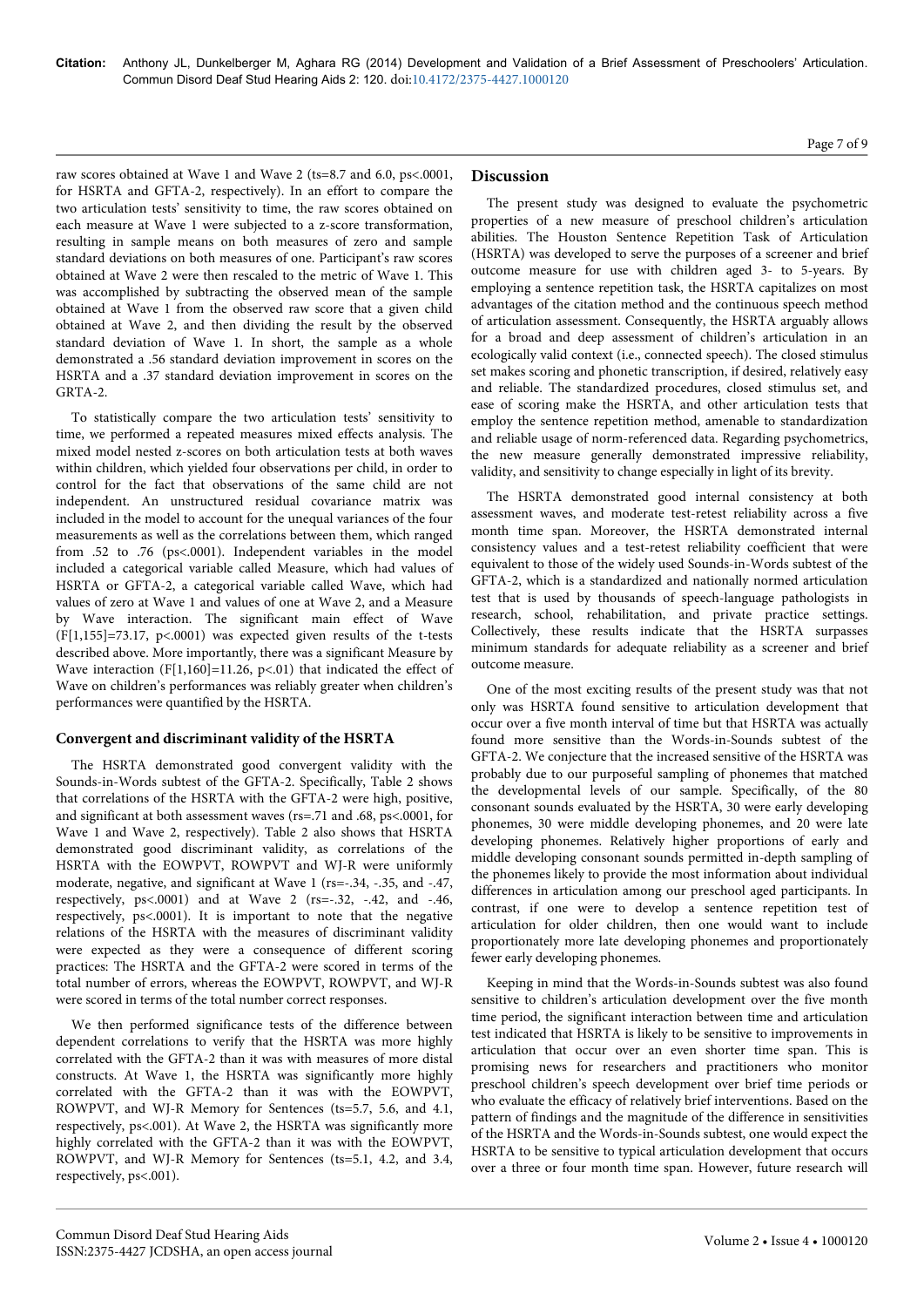need to confirm or refute that expectation and identify the minimal amount of typical development to which the HSRTA is sensitive.

Convergent validity of the HSRTA was evidenced through significant correlations with the Sounds-in-Words subtests of the GFTA-2 at both assessment waves. It is noteworthy that significant validity coefficients were obtained despite the fact that these two articulation measures employ different methods of assessment: The HSRTA employs the sentence repetition method, and the Sounds-in-Words subtest employs the citation method. Thus, their association and corresponding validity coefficient were not inflated by shared method variance.

To evaluate the discriminant validity of HSRTA, we administered to our participants measures of proximal constructs that would be most likely to confound performances on the HSRTA. Specifically, we examined the extent to which children's performances on the HSRTA were related to their vocabulary and memory abilities. Only 12% of the variance in children's performances on the HSRTA could be explained by children's vocabulary scores. These results indicate that we successfully incorporated into the sentence stimuli vocabulary that was well within our participants' abilities.

A more noteworthy 22% of the variance in children's performances on the HSRTA could be explained by children's memory scores. This result was somewhat surprising given that the sentences included in the HSRTA were much less complex and shorter (MLU=3.9) than those included in the test of auditory short term memory (MLU=6.8). However, all of our preschool participants reached the stop criteria on the memory test long before administration of the longest and most complex sentences on that test. As such, the average length and complexity of sentences from the memory test that were actually administered would have been much smaller. It appears that the discriminant validity of the HSRTA could be improved by shortening and making less complex a couple of the longest sentences on the test. Whereas minimizing the potentially confounding role of memory is important, some degree of association will be unavoidable given that the HSRTA and the memory test both employ a sentence repetition task. Despite the shared method variance, correlations of children's performances on the memory test and the HSRTA were significantly smaller than correlations of HSRTA with the other articulation measure (i.e., Sounds-in-Words from the GFTA-2). These results in combination with those of the factor analysis that demonstrated HSRTA performances were well explained by a single latent ability indicate that HSRTA is primarily a test of articulation and not primarily a measure of memory or oral language.

In summary, psychometric analyses indicated that our new measure is a reliable, valid, and sensitive tool for assessing individual differences in articulation skills among 3- to 5-year-old children. These findings extend prior research that demonstrated good convergent validity between a different sentence repetition test of articulation and a continuous speech test of articulation in 4 to 6-year old children [20]. As such, the HSRTA may fill an important gap given that currently available articulation tests that employ the sentence repetition method are only appropriate for older children or take much longer to administer.

The present findings have direct implications for researches and practitioners who have need to evaluate children's articulation abilities. For example, we have used the HSRTA in our research to help identify the roles of articulation, phonological awareness, and phonological representation in the development of young children's emergent literacy [28,29]. Alternatively, Speech-Language Pathologists (SLP) employed in various settings could use the HSRTA as a screener to help them identify preschool children who may be in need of further evaluation aimed at diagnosis and treatment planning. However additional research that compares the diagnostic efficacy of various cut-scores is needed to provide users of HSRTA with an optimal screening criterion.

## **Limitations**

Although there are no major threats to the internal validity of the study that limit the conclusions that we can draw concerning the internal consistency, validity, and sensitivity of the HSRTA, there were some noteworthy limitations that do preclude drawing other potentially important conclusions. First, the five month interval of time that elapsed between administrations of the HSRTA, although reasonable for examining sensitivity to time, was too long to be considered a reasonable evaluation of test-retest reliability. More appropriate time frames from which to evaluate test-retest reliability of a measure of articulation would range from approximately one week to one month, when little change in ability is expected in the absence of speech therapy and when practice effects would be negligible. Given the current study's five month time frame, it was no surprise that the test-retest correlation of the HSRTA was only moderate in size.

Second, failure to include in the study an articulation measure that employed the continuous speech method precluded examination of the efficiency and utility of the HSRTA relative to this other commonly used method of assessing young children's articulation. Future research will need to establish the degree of agreement between PCC achieved on the HSRTA and that achieved in a continuous speech sample. In the absence of such direct empirical support, we must extrapolate from prior research that has demonstrated equivalence of scores obtained from the continuous speech method and the sentence repetition method in 4- to 6-year-old children [20]. Nonetheless, the present study did provide sufficient evidence to support the convergent validity of the HSRTA with a standardized articulation test that employed the citation method.

Third, because psychometric analyses based on classical test theory are sample specific, it is important to note limitations of the generalizability of the findings. Given that approximately two thirds of the sample was recruited from facilities that have financial need-based eligibility criteria, the present sample included a relatively large proportion of children from lower socioeconomic strata. Additionally, the present sample was comprised of a large proportion of children from ethnic minority backgrounds. Collectively, such demographic characteristics are associated with increased risk for learning difficulties. Indeed, most of the present sample demonstrated low average or average language and memory abilities. However, the vast majority of the present sample scored in the average range on the nationally normed test of articulation. As such, results of the present study can be comfortably generalized to 3- to 5-year-old children from socioeconomically disadvantaged backgrounds and possibly to 3- to 5 year-old children from the general population as well. However, the present findings are not generalizable to children outside the age range of 3 to 5 years or to children with exceptionalities, such as hearing impairment.

Fourth, because the present study did not evaluate the HSRTA on a clinical sample in the context of diagnostic and therapeutic services provided by certified speech-language pathologists, the present study was unable to address the HSRTA's diagnostic efficacy or sensitivity to